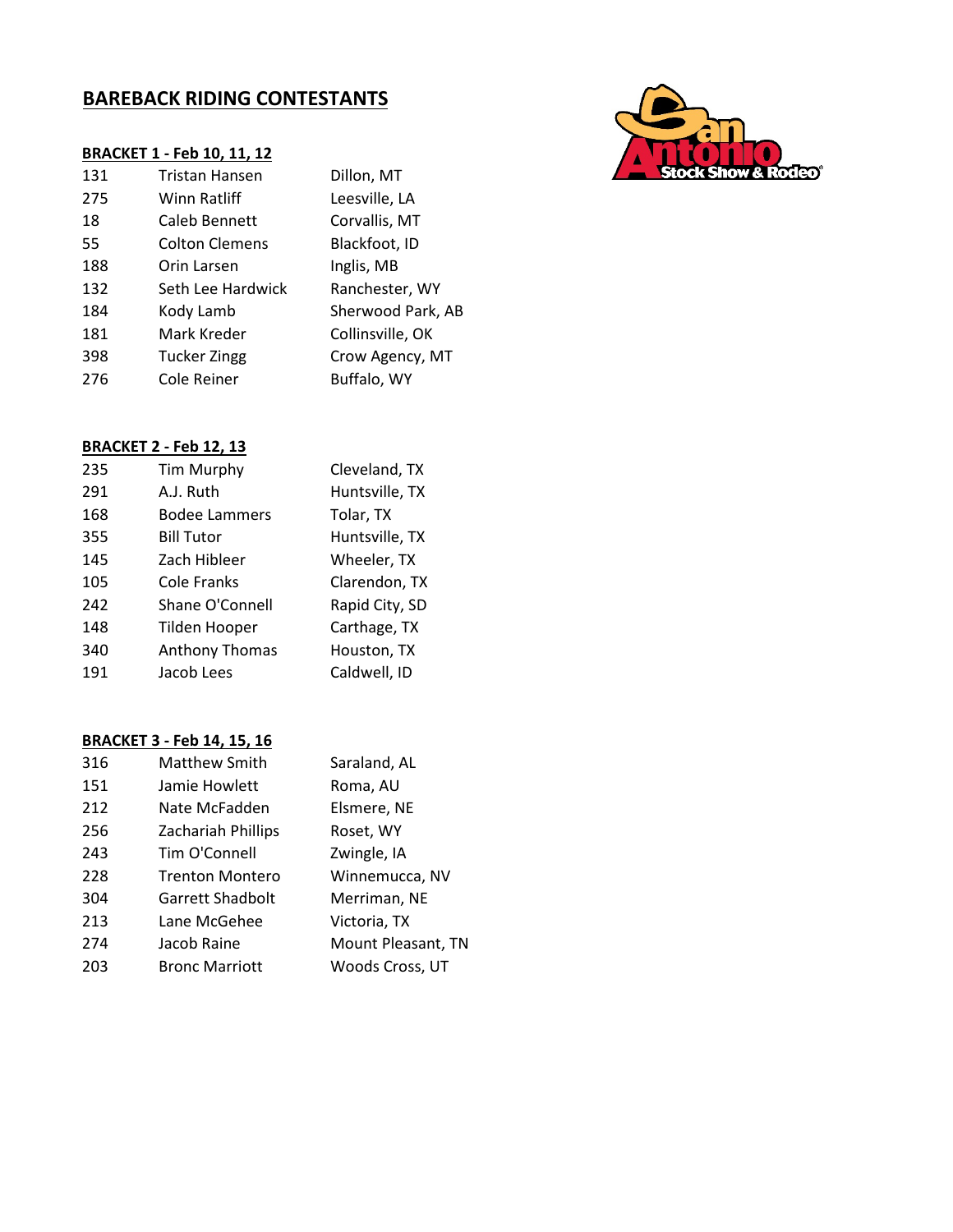| 21  | Dantan Bertsch         | Tompkins, SK      |
|-----|------------------------|-------------------|
| 292 | <b>Chad Rutherford</b> | Hillsboro, TX     |
| 376 | Morgan Wilde           | McCammon, ID      |
| 262 | Jess Pope              | Waverly, KS       |
| 22  | Clayton Biglow         | Clements, CA      |
| 187 | R.C. Landingham        | Hat Creek, CA     |
| 13  | <b>Tanner Aus</b>      | Grantie Falls, MN |
| 32  | <b>Ty Breuer</b>       | Mandan, ND        |
| 252 | Logan Patterson        | Kim, CO           |
| 399 | Kaycee Feild           | Genola, UT        |

| 286 | Jayco Roper              | Oktaha, OK       |
|-----|--------------------------|------------------|
| 56  | <b>Mason Clements</b>    | Spanish For, UT  |
| 382 | Kash Wilson              | Gooding, ID      |
| 198 | Will Lowe                | Amarillo, TX     |
| 50  | <b>Richmond Champion</b> | Stevensville, MT |
| 20  | Leighton Berry           | Weatherford, TX  |
| 103 | <b>Austin Foss</b>       | Terrebonne, OR   |
| 189 | Clint Laye               | Cadogan, AB      |
| 183 | Spur Lacasse             | Calgary, AB      |
| 79  | <b>Wyatt Denny</b>       | Minden, NV       |
|     |                          |                  |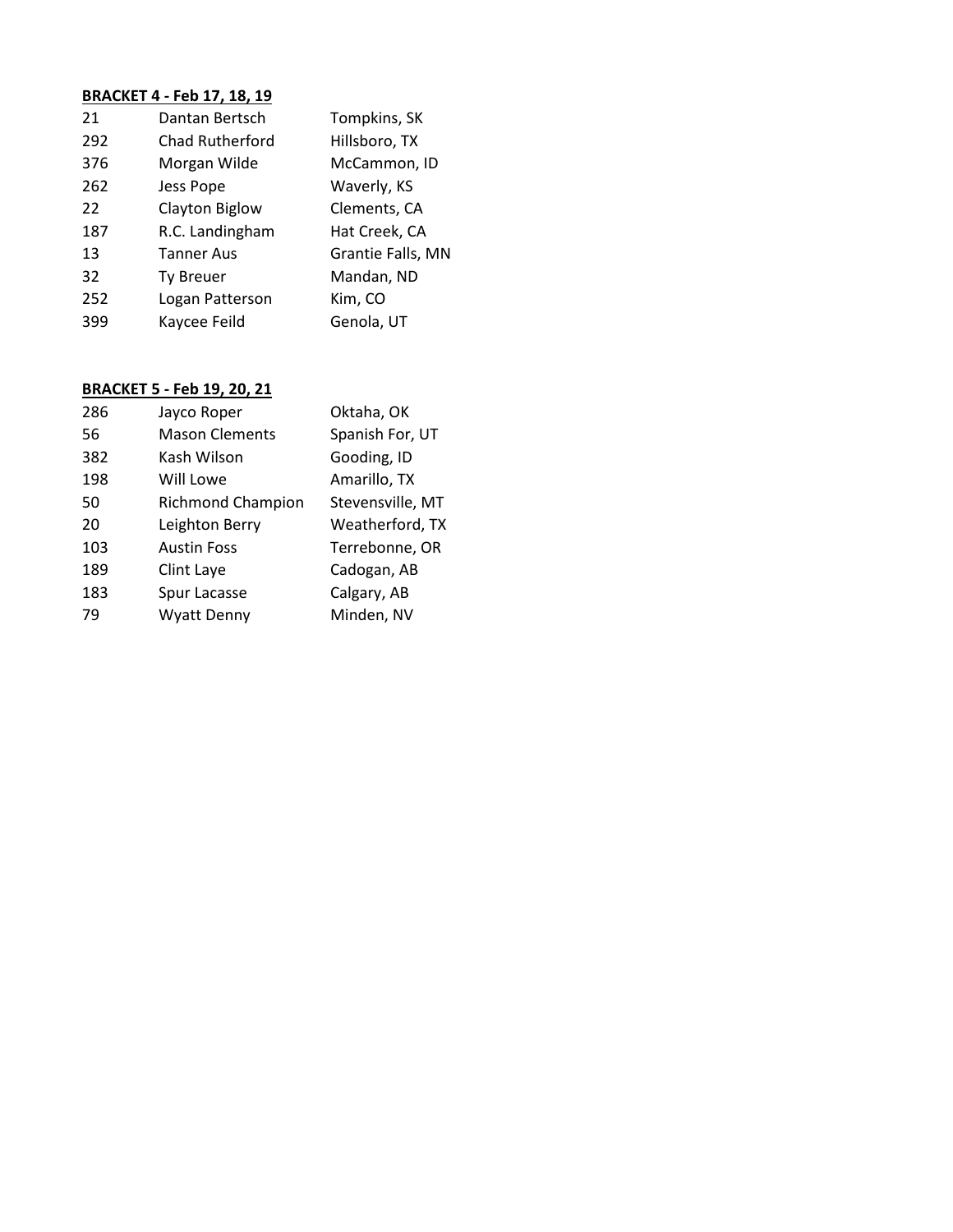# **STEER WRESTLING CONTESTANTS**

#### **BRACKET 1 - Feb 10, 11, 12**

| 220 | Jace Melvin           | Fort Pierre, SD  |
|-----|-----------------------|------------------|
| 165 | Stetson Jorgensen     | Blackfood, ID    |
| 288 | <b>Talon Roseland</b> | Marshalltown, IA |
| 162 | Marc Joiner           | Loranger, LA     |
| 155 | Kyle Irwin            | Robertsdale, AL  |
| 38  | <b>Tanner Brunner</b> | Ramona, KS       |
| 195 | Eli Lord              | Sturgis, SD      |
| 299 | Dylan Schroeder       | Waller, TX       |
| 322 | Gavin Soileau         | Bunkie, LA       |
| 249 | Rowdy Parrott         | Mamou, LA        |
|     |                       |                  |

## **BRACKET 2 - Feb 12, 13**

| 96  | <b>Trell Etbauer</b>    | Goodwell, OK     |
|-----|-------------------------|------------------|
| 253 | Don Payne               | Stephenville, TX |
| 215 | Payden McIntyre         | Douglas, WY      |
| 332 | Dirk Tavenner           | Rigby, ID        |
| 6   | <b>Bridger Anderson</b> | Carrington, ND   |
| 116 | <b>Stockton Graves</b>  | Alva, OK         |
| 124 | Nick Guy                | Sparta, WI       |
| 4   | Kalane Anders           | Bayard, NE       |
| 207 | <b>Dalton Massey</b>    | Hermiston, OR    |
| 214 | Mike McGinn             | Haines, OR       |
|     |                         |                  |

| 236 | Ryan McKay Nettle     | Goldthwaite, TX  |
|-----|-----------------------|------------------|
| 206 | <b>Tristan Martin</b> | Sulphur, LA      |
| 245 | Taz Olson             | Prairie City, SD |
| 111 | Josh Garner           | Live Oak, CA     |
| 222 | Tanner Milan          | Cochrane, AB     |
| 47  | Curtis Cassidy        | Donalda, AB      |
| 164 | Zack Jongbloed        | Iowa, LA         |
| 329 | J.D. Struxness        | Milan, MN        |
| 35  | Jesse Brown           | Baker City, OR   |
| 178 | <b>Blake Knowles</b>  | Heppner, OR      |

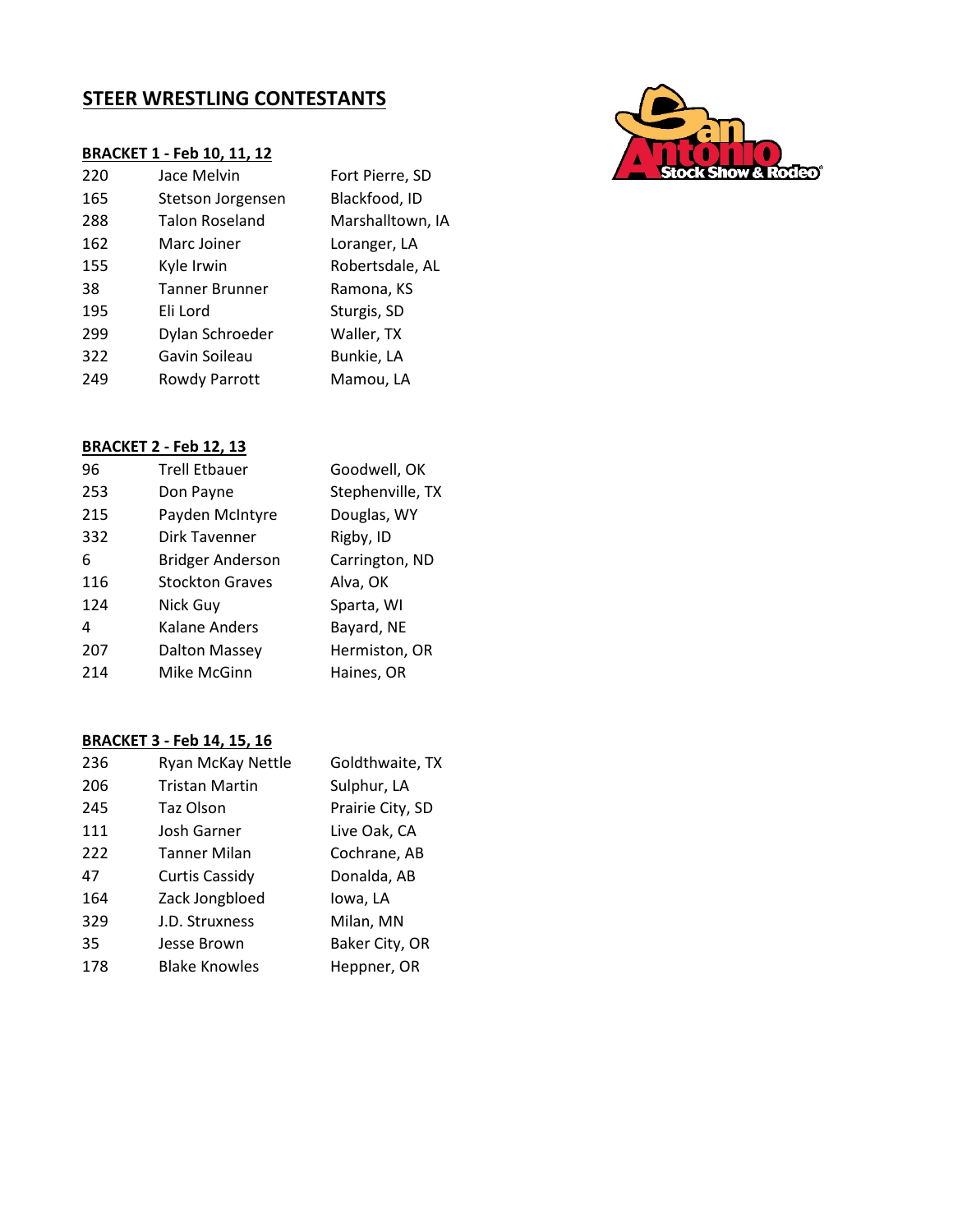| 133           | Cody Harmon             | Dublin, TX     |
|---------------|-------------------------|----------------|
| 166           | Wyatt Jurney            | Las Cruces, NM |
| 341           | Jason Thomas            | Benton, AR     |
| 200           | Will Lummus             | Byhalia, MS    |
| 95            | Ty Erickson             | Helena, MT     |
| 180           | Reed Kraeger            | Waco, NE       |
| 185           | <b>Sterling Lambert</b> | Fallon, NV     |
| 331           | Jacob Talley            | Keatchie, LA   |
| 305           | Justin Shaffer          | Hallsville, TX |
| $\mathcal{L}$ | Tucker Allen            | Oak View, CA   |
|               |                         |                |

| 92  | Dakota Eldridge         | Elko, NV        |
|-----|-------------------------|-----------------|
| 136 | <b>Clayton Hass</b>     | Weatherford, TX |
| 254 | <b>Tyler Pearson</b>    | Atoka, OK       |
| 88  | Jacob Elder             | Alva, OK        |
| 363 | <b>Tyler Waguespack</b> | Gonzales, LA    |
| 107 | Shane Frey              | Duncan, OK      |
| 87  | <b>Riley Duvall</b>     | Checota, OK     |
| 150 | <b>Chance Howard</b>    | Cedarville, AR  |
| 325 | Cade Staton             | Bastrop, TX     |
| 72  | <b>Hunter Cure</b>      | Holliday, TX    |
|     |                         |                 |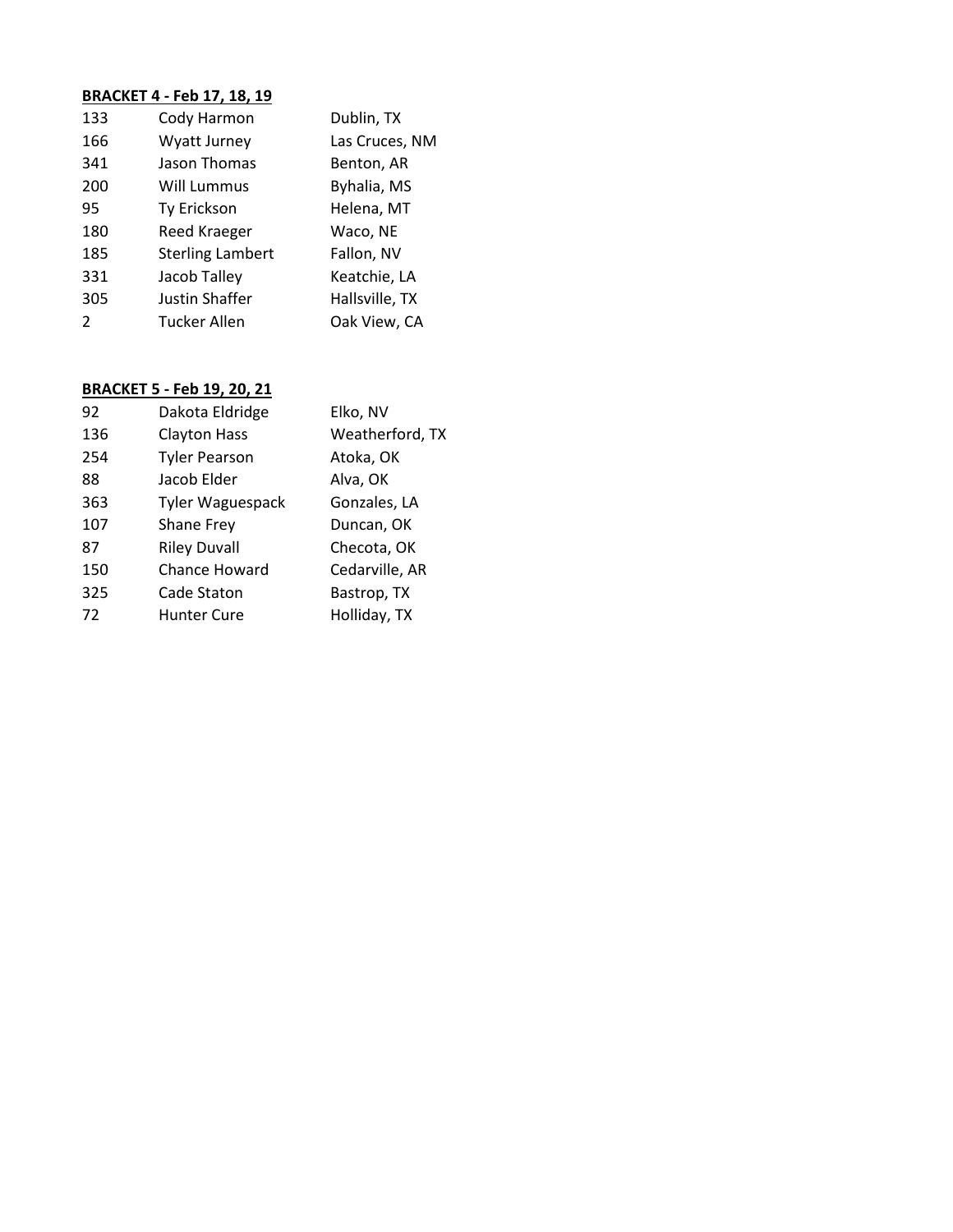# **TEAM ROPING CONTESTANTS**

|     | <b>BRACKET 1 - Feb 10, 11, 12</b> |                   |
|-----|-----------------------------------|-------------------|
| 160 | Kellan Johnson                    | Casper, WY        |
| 158 | Carson Johnson                    | Casper, WY        |
| 309 | <b>Britt Smith</b>                | Broken Bow, OK    |
| 313 | Jake Smith                        | Broken Bow, OK    |
| 359 | <b>Tyler Wade</b>                 | Terrell, TX       |
| 394 | <b>Trey Yates</b>                 | Pueblo, CO        |
| 356 | Clay Ullery                       | Valleyview, AB    |
| 397 | Matt Zancanella                   | Aurora, SD        |
| 310 | Clay Smith                        | Broken Bow, OK    |
| 62  | Jade Corkill                      | Fallon, NV        |
| 327 | Reno Stoebner                     | Stephenville, TX  |
| 135 | Joseph Harrison                   | Marietta, OK      |
| 284 | <b>Erich Rogers</b>               | Round Rock, AZ    |
| 29  | Paden Bray                        | Stephenville, TX  |
| 345 | Paul David Tierney                | Oklahoma City, OK |
| 27  | Tanner Braden                     | Dewey, OK         |
| 171 | Cory Kidd                         | Statesville, NC   |
| 227 | Lane Mitchell                     | Bolivar, TN       |
| 338 | <b>Marcus Theriot</b>             | Lumberton, MS     |
| 45  | <b>Shay Carroll</b>               | Stephenville, TX  |

### **BRACKET 2 - Feb 12, 13**

| 90  | Pedro Egurrola           | Florence, AZ     |
|-----|--------------------------|------------------|
| 101 | <b>JC Flake</b>          | Laramie, WY      |
| 374 | Cooper White             | Hershey, NE      |
| 375 | Tucker White             | Hershey, NE      |
| 366 | Andrew Ward              | Edmond, OK       |
| 138 | <b>Buddy Hawkins, II</b> | Columbus, KS     |
| 102 | Jeff Flenniken           | Caldwell, ID     |
| 224 | Jake Minor               | Ellensburg, WA   |
| 368 | <b>Tyler Waters</b>      | Stephenville, TX |
| 216 | <b>Tyler McKnight</b>    | Pollok, TX       |
|     |                          |                  |
| 126 | <b>Brenten Hall</b>      | Jay, OK          |
| 351 | Chase Tryan              | Helena, MT       |
| 208 | <b>Chad Masters</b>      | Cedar Hill, TN   |
| 255 | Cory Petska              | Marana, AZ       |
| 365 | Clint Wallace            | Little Rock, AR  |
| 89  | Jake Edwards             | Fort Ann, NY     |
| 170 | Quinn Kesler             | Holden, UT       |
| 141 | Caleb Hendrix            | Fallon, NV       |
| 7   | <b>Rhett Anderson</b>    | Annabella, UT    |

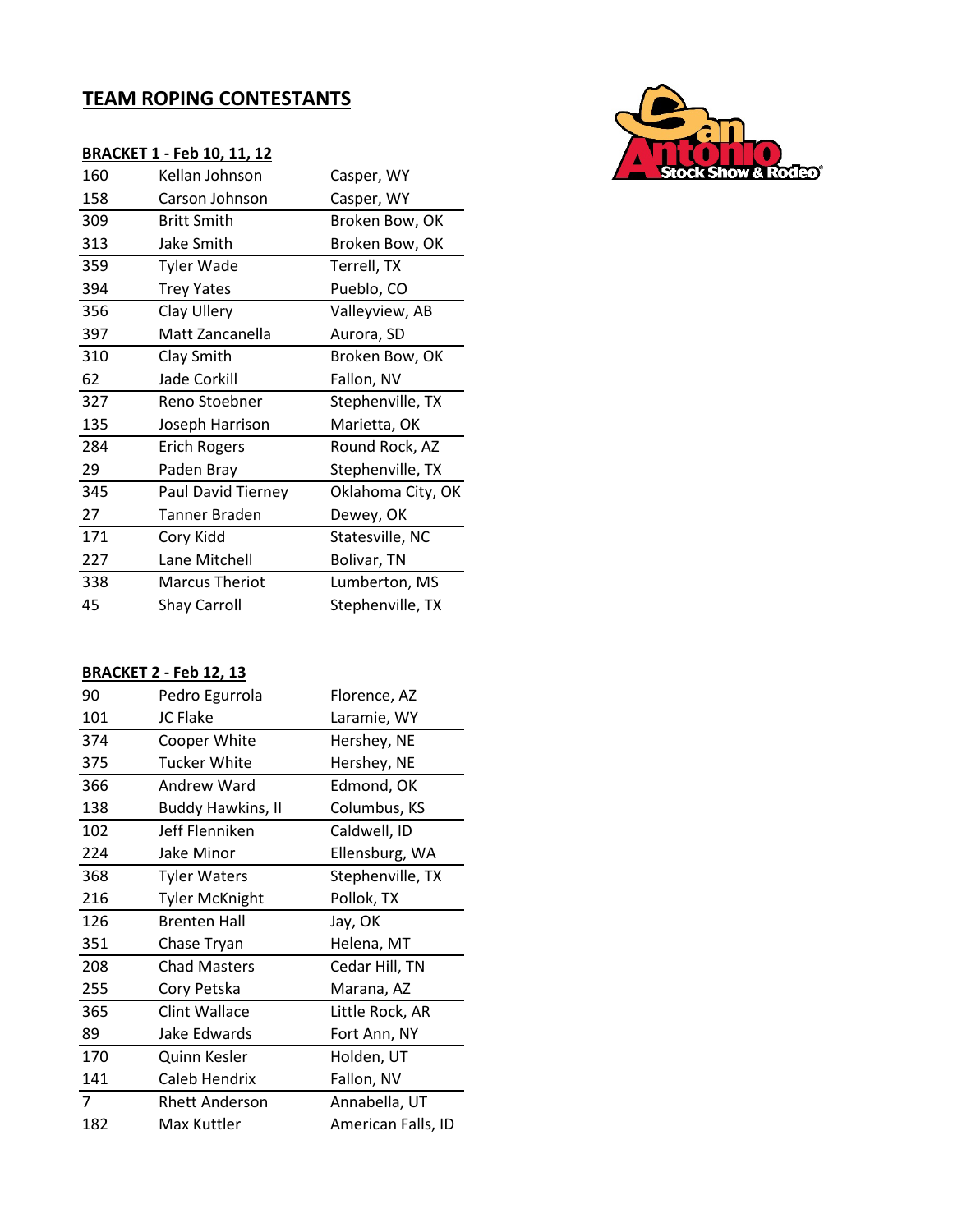| 110          | John Gaona             | Winkleman, AZ     |
|--------------|------------------------|-------------------|
| 240          | <b>Trevor Nowlin</b>   | Casa Grande, AZ   |
| 16           | Derrick Begay          | Seba Dalkai, AZ   |
| 196          | Levi Lord              | Sturgis, SD       |
| 353          | Aaron Tsinigine        | Tuba City, AZ     |
| 192          | Kyle Lockett           | Visalia, CA       |
| 270          | <b>Jusitn Pruitt</b>   | Batesville, AR    |
| 260          | Adam Plyler            | Pageland, SC      |
| $\mathbf{1}$ | Lightning Aguilera     | Athens, TX        |
| 348          | <b>Jonathan Torres</b> | Ocala, FL         |
|              |                        |                   |
| 312          | Hayes Smith            | Central Point, OR |
| 336          | <b>Cullen Teller</b>   | Ault, CO          |
| 321          | Cody Snow              | Los Olivos, CA    |
| 343          | <b>Wesley Thorp</b>    | Throckmorton, TX  |
| 36           | Luke Brown             | Rock Hill, SC     |
| 179          | Hunter Koch            | Vernon, TX        |
| 350          | <b>Brady Tryan</b>     | Huntley, MT       |
| 73           | Cole Curry             | Liberty, MS       |
| 176          | Curry Kirchner         | Ames, OK          |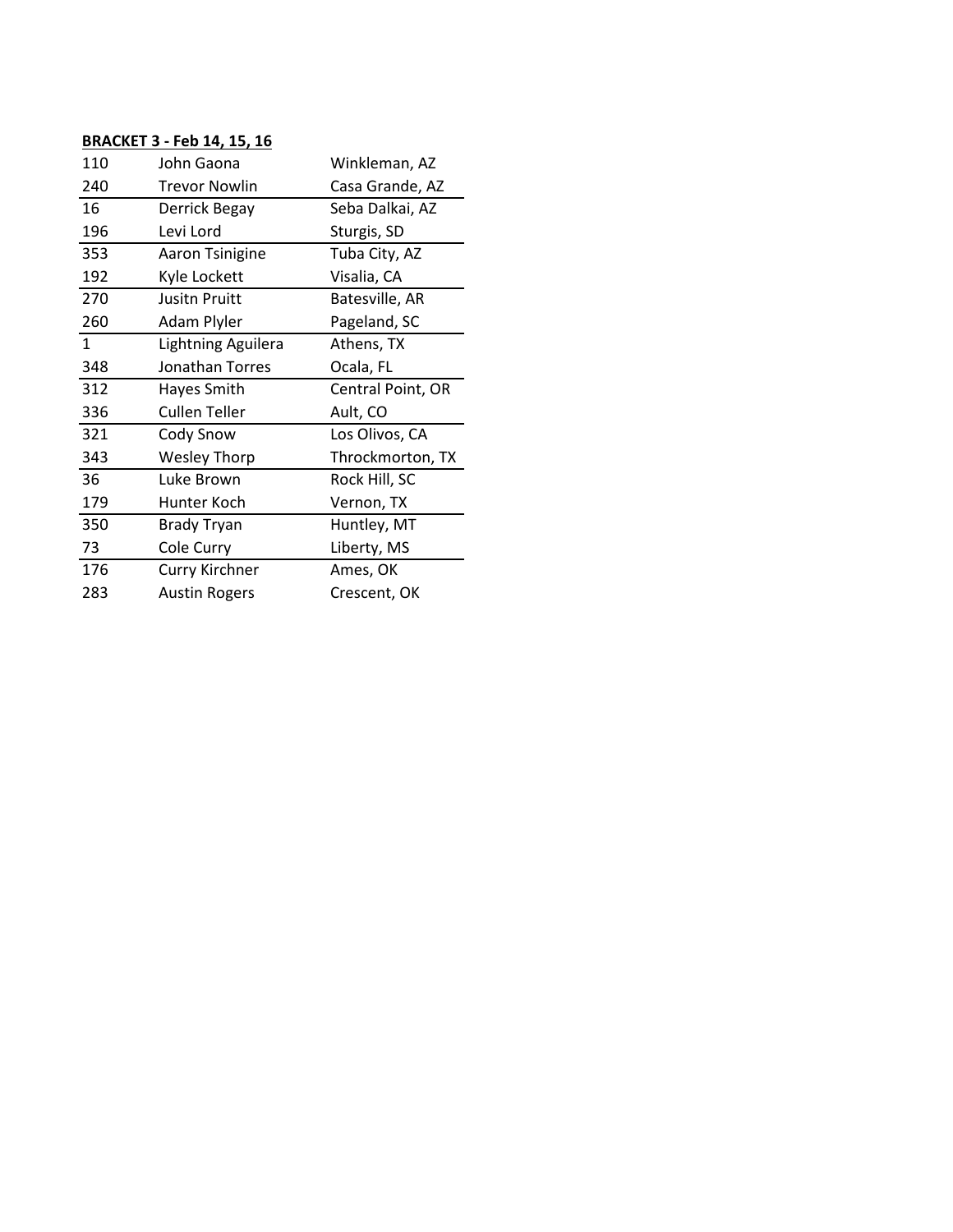| 296 | Nick Sartain            | Bandera, TX       |
|-----|-------------------------|-------------------|
| 367 | Reagan Ward             | Edmond, OK        |
| 279 | <b>Rhen Richard</b>     | Roosevelt, UT     |
| 41  | Jeremy Buhler           | Arrowwood, AB     |
| 326 | Jason Stewart           | Pendleton, OR     |
| 85  | Jason Duby              | Klamath Falls, OR |
| 337 | Casey Tew               | Weatherford, TX   |
| 358 | Justin Viles            | Cody, WY          |
| 246 | Jake Orman              | Prairie, MS       |
| 70  | <b>Brye Crites</b>      | Welch, OK         |
| 392 | Nelson Wyatt            | Clanton, AL       |
| 386 | <b>Tyler Worley</b>     | Berryville, AR    |
| 91  | Dustin Egusquiza        | Marianna, FL      |
| 117 | <b>Travis Graves</b>    | Jay, OK           |
| 285 | <b>Garrett Rogers</b>   | Baker City, OR    |
| 77  | <b>Justin Davis</b>     | Cottonwood, CA    |
| 225 | <b>Riley Minor</b>      | Ellensburg, WA    |
| 223 | <b>Brady Minor</b>      | Ellensburg, WA    |
| 346 | <b>Tanner Tomlinson</b> | Angleton, TX      |
| 317 | <b>Patrick Smith</b>    | Lipan, TX         |

| 354 | <b>Dalton Turner</b>        | Sidney, AR           |
|-----|-----------------------------|----------------------|
| 115 | Reno Gonzales               | Scott, LA            |
| 307 | Levi Simpson                | Ponoka, AB           |
| 232 | <b>Ryan Motes</b>           | Weatherford, TX      |
| 273 | Coy Rahlmann                | Ellsinore, MO        |
| 278 | Douglas Rich                | Herrick, IL          |
| 175 | <b>Tate Kirchenschlager</b> | Yuma, CO             |
| 78  | Cole Davison                | Stephenville, TX     |
| 347 | Garrett Tonozzi             | Lampasas, TX         |
| 370 | T.J. Watts                  | Eads, CO             |
| 268 | Coleman Proctor             | Pryor, OK            |
| 218 | Logan Medlin                | Tatum, NM            |
| 84  | <b>Kaleb Driggers</b>       | Hoboken, GA          |
| 239 | Junior Nogueira             | Presidente Prude, BR |
| 330 | <b>Clint Summers</b>        | Lake City, FL        |
| 11  | Ross Ashford                | Lott, TX             |
| 54  | Jake Clay                   | Sapulpa, OK          |
| 293 | <b>Billy Jack Saebens</b>   | Nowata, OK           |
| 352 | Clay Tryan                  | Billings, MT         |
| 194 | Jake Long                   | Coffeyville, KS      |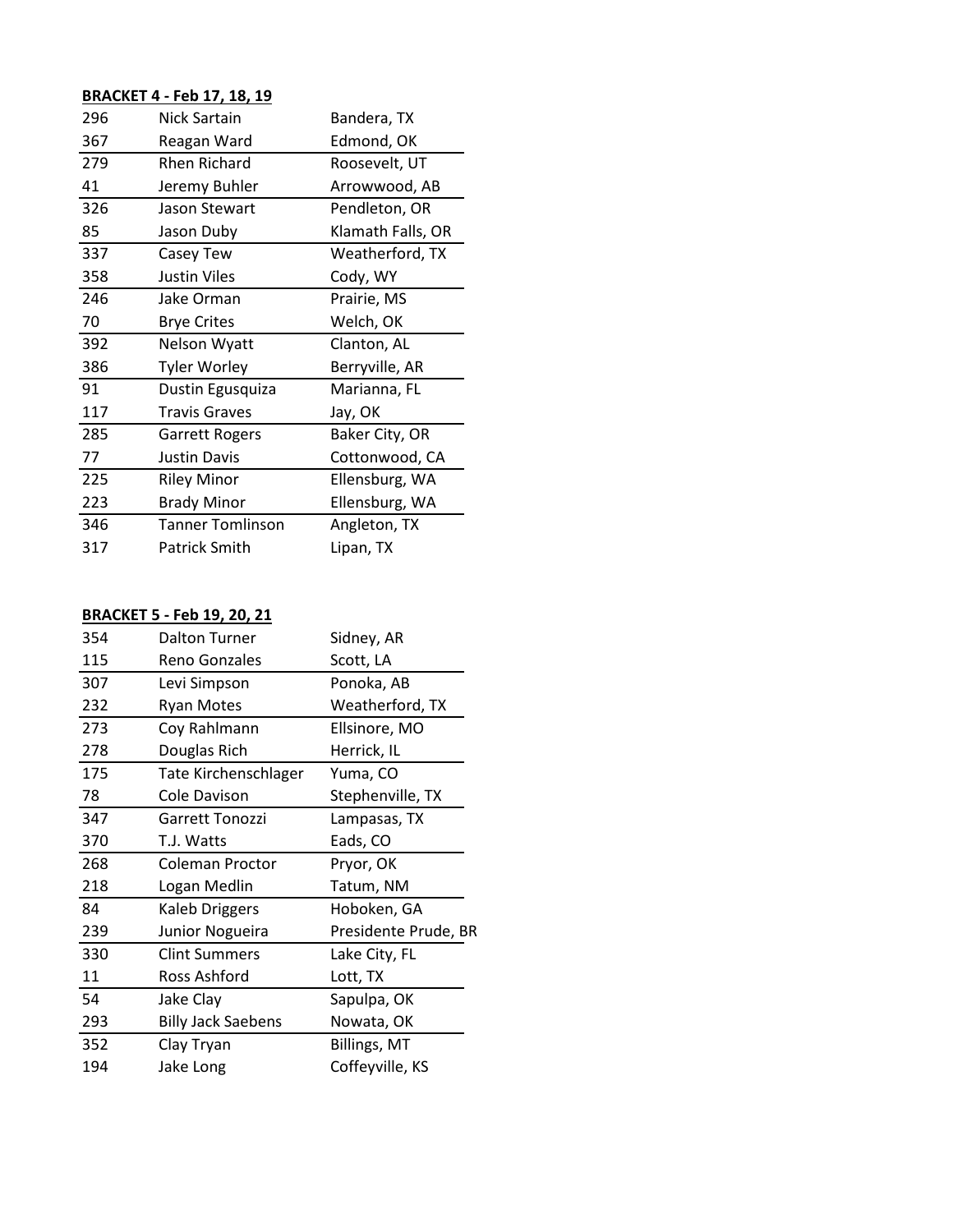# **SADDLE BRONC RIDING CONTESTANTS**

### **BRACKET 1 - Feb 10, 11, 12**

| 400 | Colt Gordon        | Comanche, OK             |
|-----|--------------------|--------------------------|
| 81  | Cody DeMoss        | Heflin, LA               |
| 380 | Cash Wilson        | Wall, SD                 |
| 372 | <b>Brody Wells</b> | Powell, WY               |
| 21  | Damian Brennan     | Injune, AU               |
| 140 | Logan James Hay    | Wildwood, AB             |
| 5   | Ben Andersen       | Rocky Mountain House, AB |
| 342 | K's Thompson       | Lundbreckm AB            |
| 28  | CoBurn Bradshaw    | Beaver, UT               |
| 119 | Layton Green       | Meeting Creek, AB        |

## **BRACKET 2 - Feb 12, 13**

| 82  | <b>Isaac Diaz</b>     | Desdemona, TX   |
|-----|-----------------------|-----------------|
| 69  | <b>Brody Cress</b>    | Hillsdale, WY   |
| 112 | <b>Shorty Garrett</b> | Eagle Butte, SD |
| 46  | <b>Wyatt Casper</b>   | Miami, TX       |
| 147 | Lefty Holman          | Visalia, CA     |
| 401 | Dean Wadsworth        | Buffalo Gap, TX |
| 390 | Spencer Wright        | Milford, UT     |
| 387 | Jesse Wright          | Milford, UT     |
| 319 | <b>Tegan Smith</b>    | Winterset, IA   |
| 98  | Jake Finlay           | Goondiwindi, AU |
|     |                       |                 |

| 8   | <b>Treyson Antonick</b> | Overton, TX      |
|-----|-------------------------|------------------|
| 261 | Mitch Pollock           | Winnemucca, NV   |
| 391 | <b>Stetson Wright</b>   | Milford, UT      |
| 93  | Cole Elshere            | Faith, SD        |
| 24  | Jade Blackwell          | Rapid City, SD   |
| 167 | Jacob Kammerer          | Philip, SD       |
| 344 | <b>Zeke Thurston</b>    | Big Valley, AB   |
| 369 | Jake Watson             | Hudsons Hope, BC |
| 139 | Dawson Hay              | Wildwood, AB     |
| 318 | Riggin Smith            | Winterset, IA    |

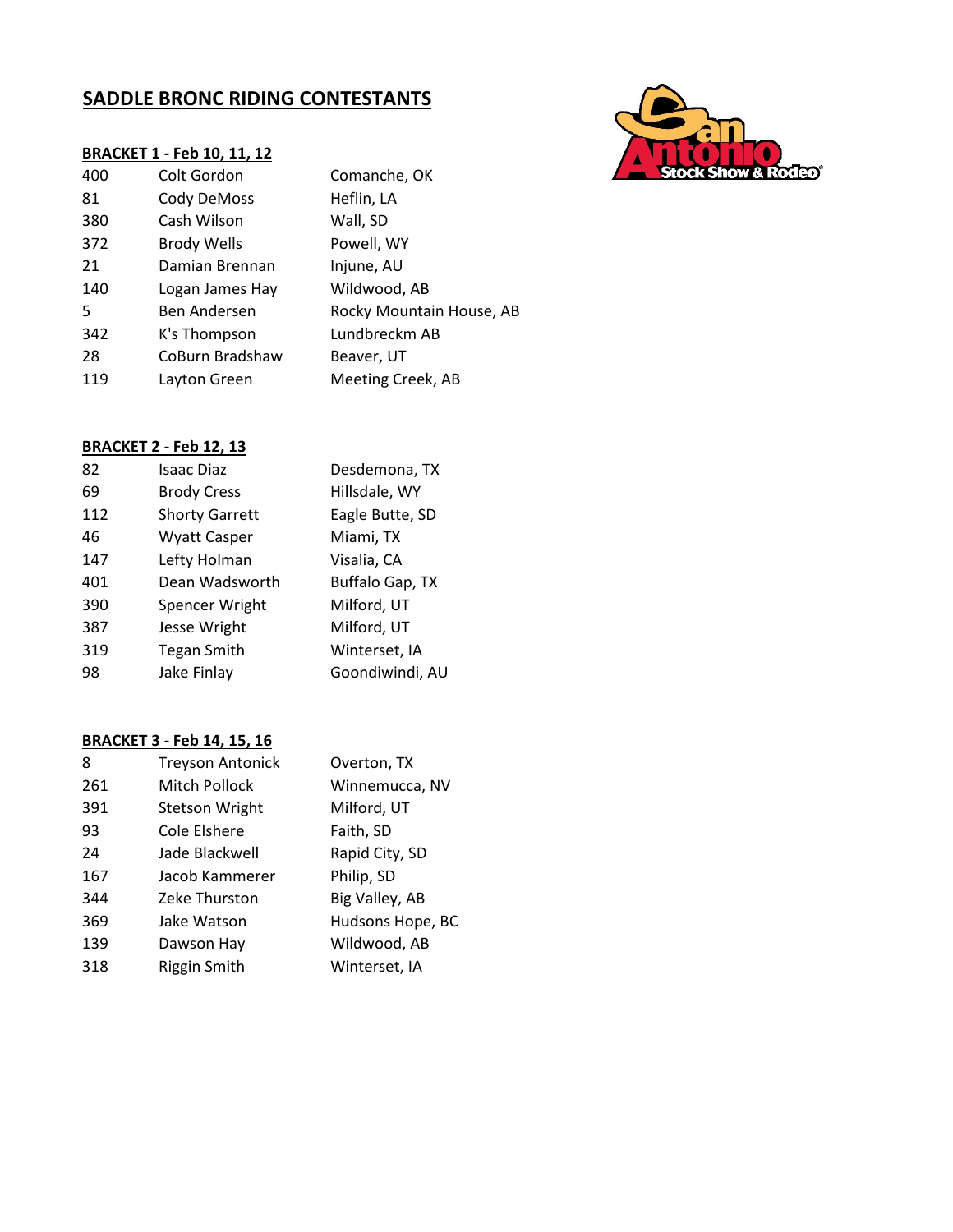| 300 | Taygen Schuelke       | Newell, SD        |
|-----|-----------------------|-------------------|
| 67  | Jacobs Crawley        | Stephenville, TX  |
| 10  | Kole Ashbacher        | Arrowwood, AB     |
| 159 | Chet Johnson          | Douglas, WY       |
| 201 | Lucas Macza           | High River, AB    |
| 365 | Kolby Wanchuk         | Sherwood Park, AB |
| 43  | <b>Tanner Butner</b>  | Daniel, WY        |
| 106 | <b>Blaise Freeman</b> | Snyder, TX        |
| 59  | Logan Cook            | Alto, TX          |
| 169 | Parker Kempfer        | Deer Park, FL     |
|     |                       |                   |

| 69  | <b>Sterling Crawley</b> | Huntsville, TX |
|-----|-------------------------|----------------|
| 34  | <b>Chase Brooks</b>     | Deer Lodge, MT |
| 388 | <b>Rusty Wright</b>     | Milford, UT    |
| 389 | <b>Ryder Wright</b>     | Beaver, UT     |
| 39  | Kade Bruno              | Challis, ID    |
| 237 | Sage Newman             | Melstone, MT   |
| 104 | Leon Fountain           | Socorro, NM    |
| 26  | Allen Boore             | Axtell, UT     |
| 122 | Ross Griffin            | Tularosa, NM   |
| 281 | Kody Rinehart           | Rienzi, MS     |
|     |                         |                |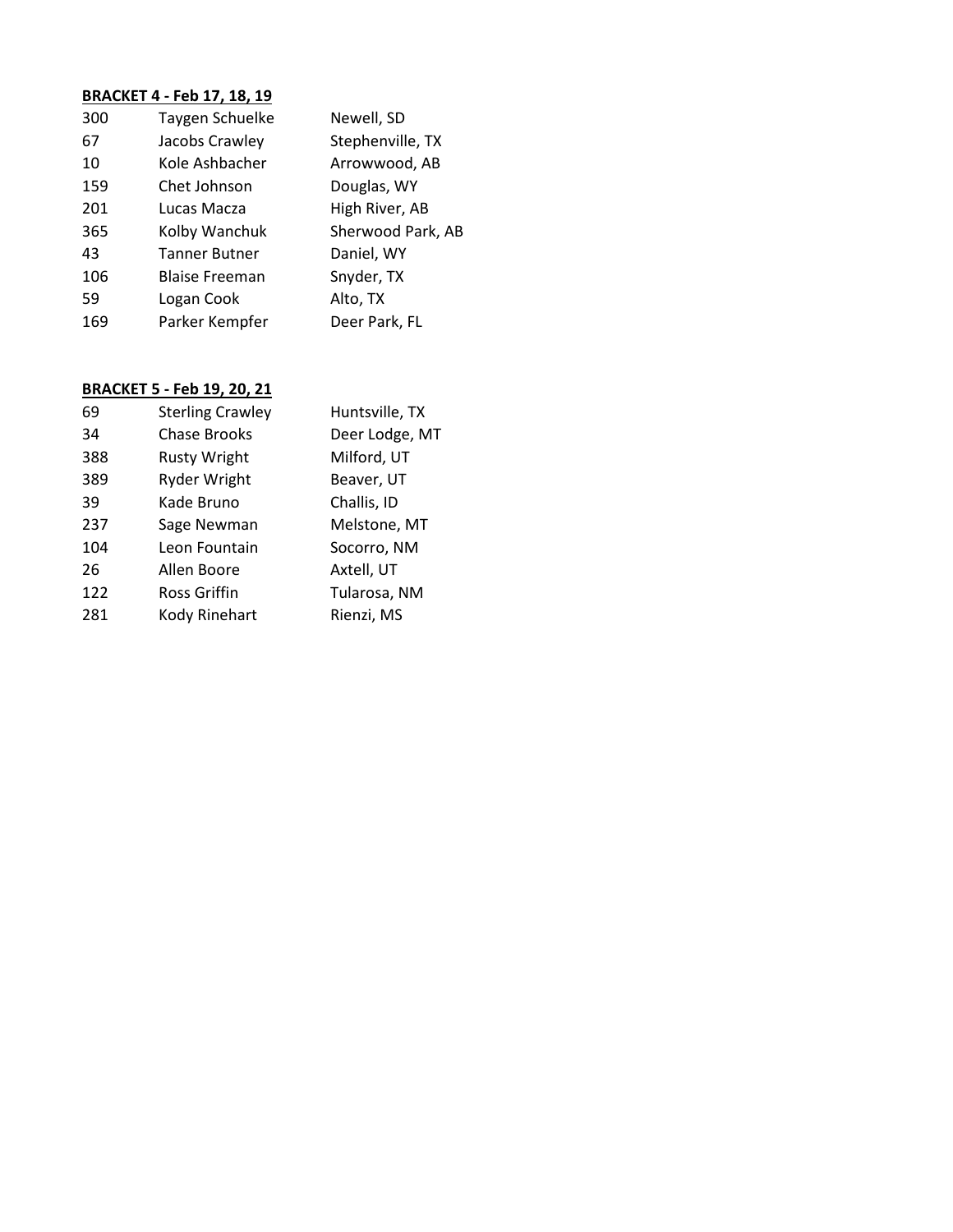# **BREAKAWAY ROPING CONTESTANTS**

#### **BRACKET 1 - Feb 10, 11, 12**

| 513 | Kelsie Domer            | Dublin, TX      |
|-----|-------------------------|-----------------|
| 545 | Hope Thompson           | Abilene, TX     |
| 525 | Lari Dee Guy            | Abilene, TX     |
| 515 | <b>Rickie Engesser</b>  | Spearfish, SD   |
| 512 | Katie Dent              | Mullen, NE      |
| 549 | Cadee Williams          | Weatherford, TX |
| 506 | Shelby Boisjoli         | Calgary, AB     |
| 521 | Ashley Goforth          | Azle, TX        |
| 541 | <b>Bethanie Shofner</b> | Las Cruces, NM  |
| 531 | Erin Johnson            | Fowler, CO      |
|     |                         |                 |

## **BRACKET 2 - Feb 12, 13**

| 533 | Alex Loiselle            | Paris, TX           |
|-----|--------------------------|---------------------|
| 524 | <b>Cheyanne Guillory</b> | Gainesville, TX     |
| 516 | <b>Taylor Engesser</b>   | Spearfish, SD       |
| 502 | Nicole Baggarley         | Las Cruces, NM      |
| 528 | Kayelen Helton           | Stephenville, TX    |
| 505 | Makayla Boisjoli         | Rocky View City, AB |
| 530 | Jordan Jo Hollabaugh     | Canyon, TX          |
| 527 | <b>Taylor Hanchey</b>    | Carmine, TX         |
| 509 | Amanda Coleman           | Stephenville, TX    |
| 510 | Amber Crawford           | Springtown, TX      |
|     |                          |                     |

| 529 | McKenna Hickson       | Lipan, TX        |
|-----|-----------------------|------------------|
| 534 | Danielle Lowman       | Gilbert, AZ      |
| 523 | <b>Bailey Gubert</b>  | Hungerford, TX   |
| 526 | JJ Hampton            | Stephenville, TX |
| 522 | Bradi Good            | Abilene, TX      |
| 537 | Sarah Morrissey       | Ellensburg, WA   |
| 544 | Coralee Spratt        | Shoshoni, WY     |
| 538 | <b>Taylor Munsell</b> | Alva, OK         |
| 518 | Samantha Fulton       | Miller, SD       |
| 511 | Jackie Crawford       | Stephenville, TX |

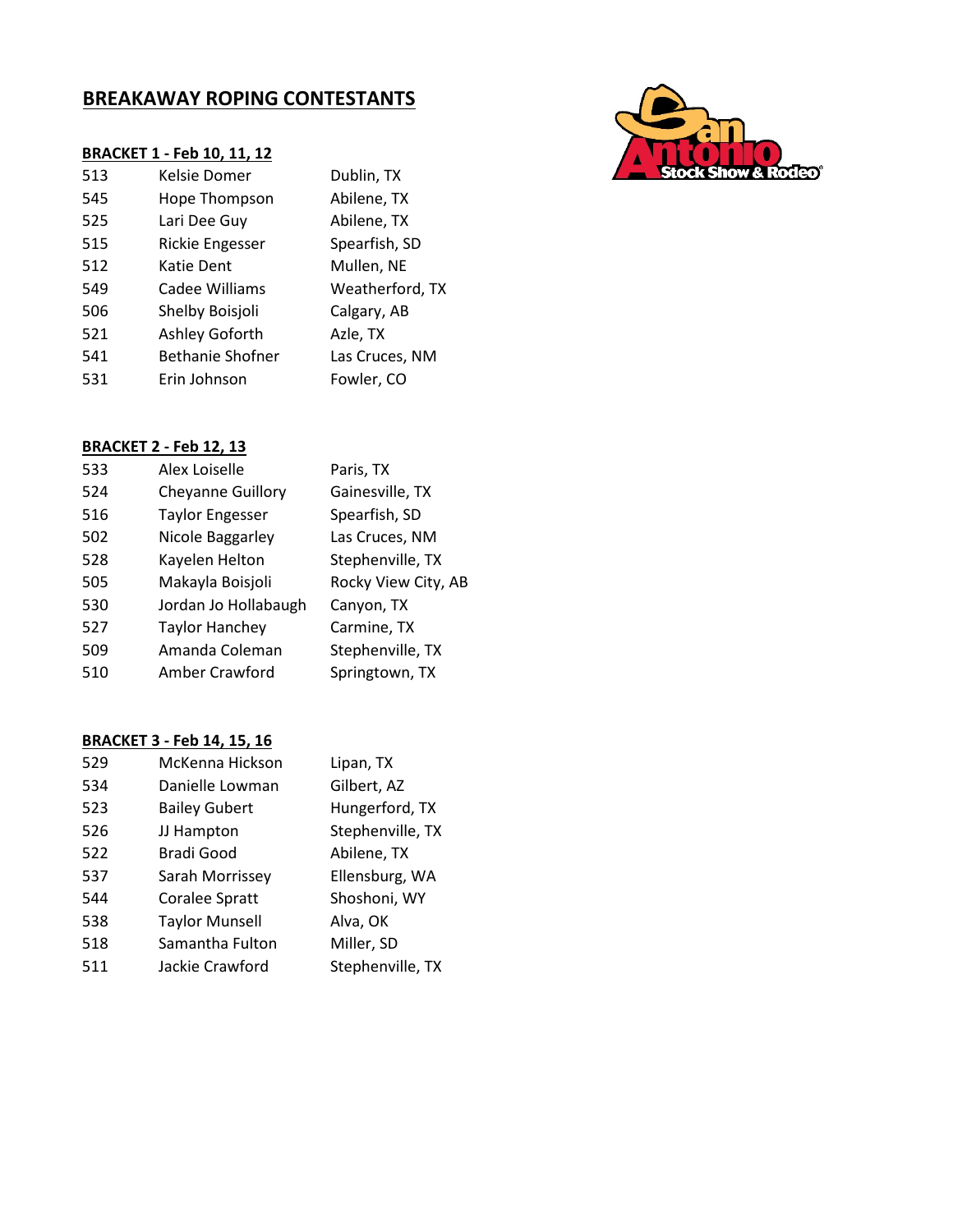| 536 | Jordan Minor           | Hermiston, OR  |
|-----|------------------------|----------------|
| 519 | <b>Brandy Gilbert</b>  | Paradise, TX   |
| 532 | Loni Lester            | Gonzales, TX   |
| 548 | Tacy Webb              | Midway, TX     |
| 504 | Lakota Bird            | Nanton, AB     |
| 508 | Emma Charleston        | Reeds, MO      |
| 535 | Makayla Mack           | Christmas, FL  |
| 543 | Tibba Smith            | Hobbs, NM      |
| 514 | Jordi Edens            | Gatesville, TX |
| 539 | <b>Madison Outhier</b> | Fulshear, TX   |
|     |                        |                |

| 542 | Lynn Smith              | Elfrida, AZ         |
|-----|-------------------------|---------------------|
| 501 | Martha Angelone         | Stephenville, TX    |
| 540 | <b>Bailey Patterson</b> | Pendleton, OR       |
| 503 | <b>Brighton Bauman</b>  | Burleson, TX        |
| 520 | Sawyer Gilbert          | Buffalo, SD         |
| 507 | Anna Callaway           | <b>Billings, MT</b> |
| 517 | Jacey Fortier           | <b>Billings, MT</b> |
| 550 | Joey Williams           | Volbert, MT         |
| 546 | <b>Whitney Thurmond</b> | Iola, TX            |
| 547 | Sarah Verhelst          | Pryor, MT           |
|     |                         |                     |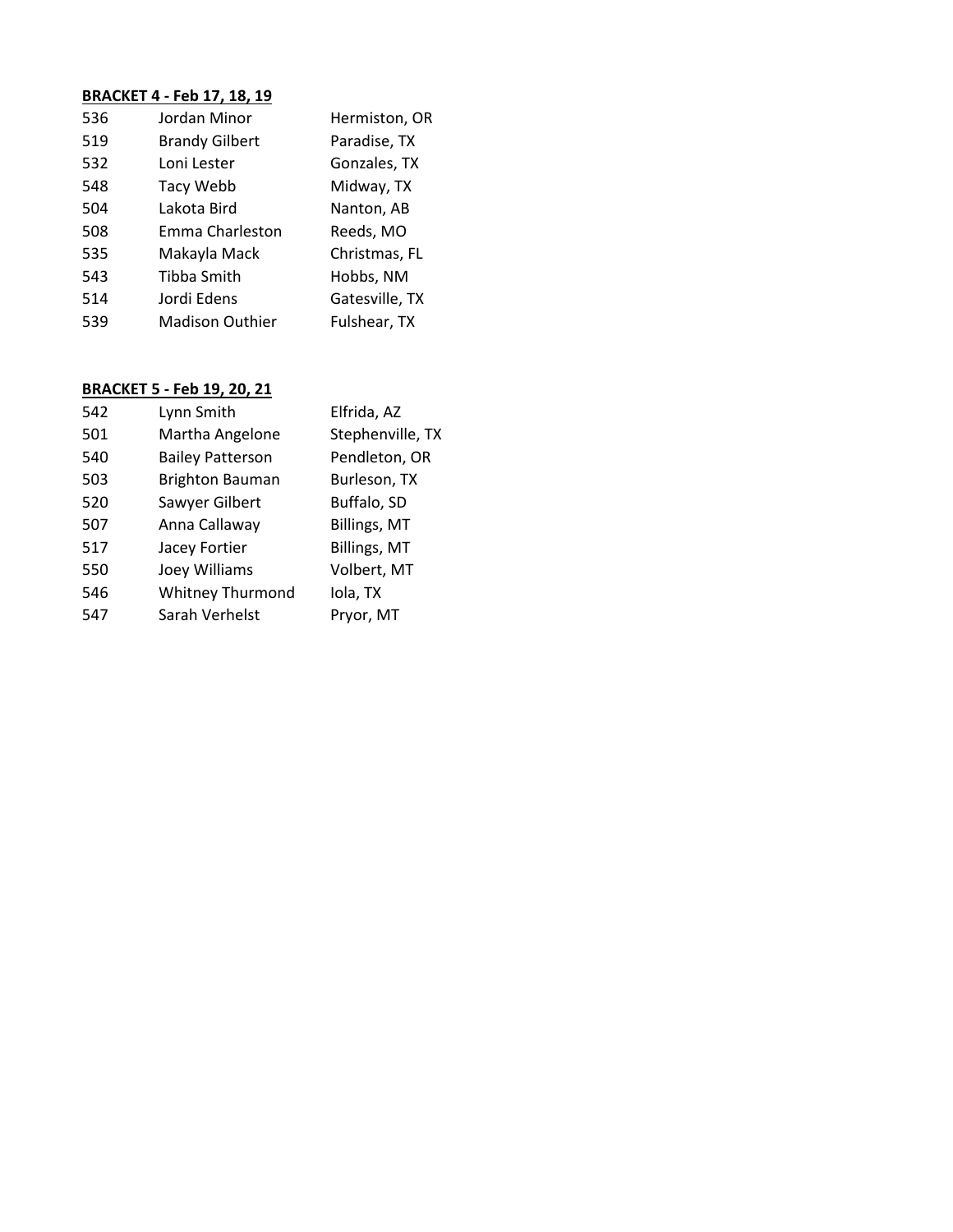# **TIE DOWN ROPING CONTESTANTS**

|     | <b>BRACKET 1 - Feb 10, 11, 12</b> |                  |
|-----|-----------------------------------|------------------|
| 282 | Clint Robinson                    | Spanish Fork, UT |
| 211 | <b>J.D. McCuistion</b>            | Collinsville, TX |
| 339 | Ryan Thibodeaux                   | Stephenville, TX |
| 143 | <b>Hunter Herrin</b>              | Apache, OK       |
| 134 | Ty Harris                         | San Angelo, TX   |
| 71  | Tom Joe Crouse                    | Gallatin, MO     |
| 205 | <b>Cooper Martin</b>              | Alma, KS         |
| 23  | Macon Murphy                      | Keatchie, LA     |
| 40  | <b>Bart Brunson</b>               | Terry, MS        |
| 144 | Quade Hiatt                       | Canyon, TX       |
|     |                                   |                  |

### **BRACKET 2 - Feb 12, 13**

| 219 | Haven Meged            | Miles City, MT |
|-----|------------------------|----------------|
| 210 | Shad Mayfield          | Clovis, NM     |
| 76  | Cody Darnell           | Gordon, NE     |
| 65  | <b>Blane Cox</b>       | Cameron, TX    |
| 303 | <b>Bryson Sechrist</b> | Apache, OK     |
| 66  | Cody Craig             | Wendell, ID    |
| 267 | Jake Pratt             | Ellensburg, WA |
| 247 | Michael Otero          | Millsap, TX    |
| 60  | <b>Beau Cooper</b>     | Stettler, AB   |
| 129 | Shane Hanchey          | Sulphur, LA    |
|     |                        |                |

| 244 | <b>Chance Oftedahl</b> | Pemberton, MN      |
|-----|------------------------|--------------------|
| 238 | Kalai Nobriga          | Kealakekua, HI     |
| 120 | <b>Tanner Green</b>    | Cotulla, TX        |
| 271 | <b>Riley Pruitt</b>    | Gering, NE         |
| 42  | <b>Andrew Burks</b>    | Kiln, MS           |
| 164 | Zack Jongbloed         | lowa, LA           |
| 9   | Blake Ash              | Aurora, MO         |
| 53  | <b>Blake Chauvin</b>   | Raceland, LA       |
| 142 | Kincade Henry          | Mount Pleasant, TX |
| 320 | <b>Trenton Smith</b>   | Bigfoot, TX        |

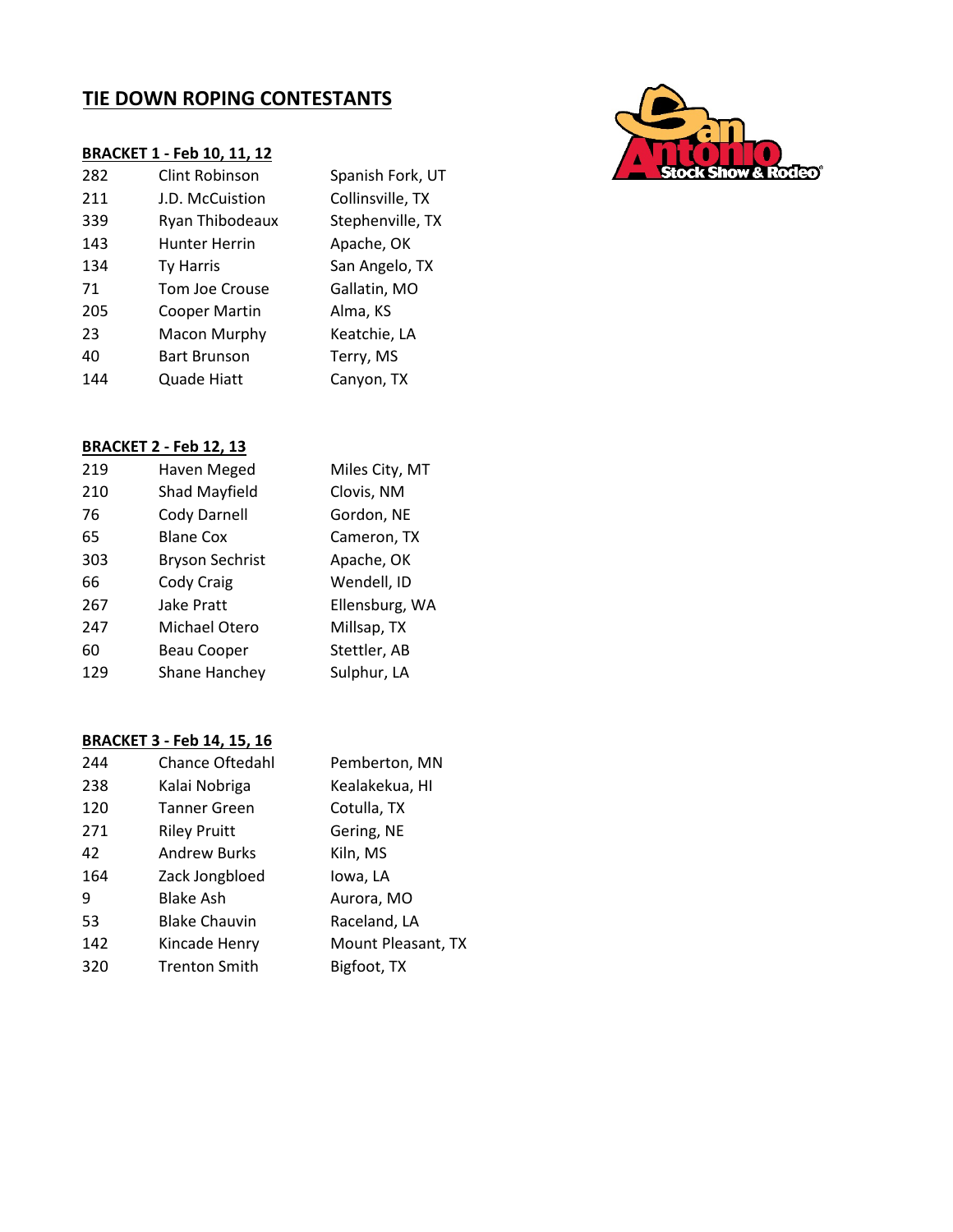| 118 | Adam Gray            | Seymour, TX      |
|-----|----------------------|------------------|
| 199 | Kyle Lucas           | Carstairs, AB    |
| 62  | Marcos Costa         | Iretama, BR      |
| 295 | <b>Taylor Santos</b> | Creston, CA      |
| 323 | Cory Solomon         | Prairie View, TX |
| 264 | Luke Potter          | Maple City, KS   |
| 257 | <b>Bo Pickett</b>    | Caldwell, ID     |
| 357 | Stetson Vest         | Childress, TX    |
| 153 | <b>Westyn Hughes</b> | Caldwell, TX     |
| 23  | Logan Bird           | Nanton, AB       |
|     |                      |                  |

| 315 | Justin Smith           | Leesville, LA      |
|-----|------------------------|--------------------|
| 83  | John Douch             | Huntsville, TX     |
| 306 | Matt Shiozawa          | Chubbuck, ID       |
| 308 | Caleb Smidt            | Bellville, TX      |
| 393 | <b>Marty Yates</b>     | Stephenville, TX   |
| 226 | <b>Brushton Minton</b> | Witter Springs, CA |
| 396 | <b>Trey Young</b>      | Dupree, SD         |
| 61  | <b>Tuf Case Cooper</b> | Decatur, TX        |
| 157 | Ryan Jarrett           | Comanche, OK       |
| 152 | Cody Huber             | Albia, IA          |
|     |                        |                    |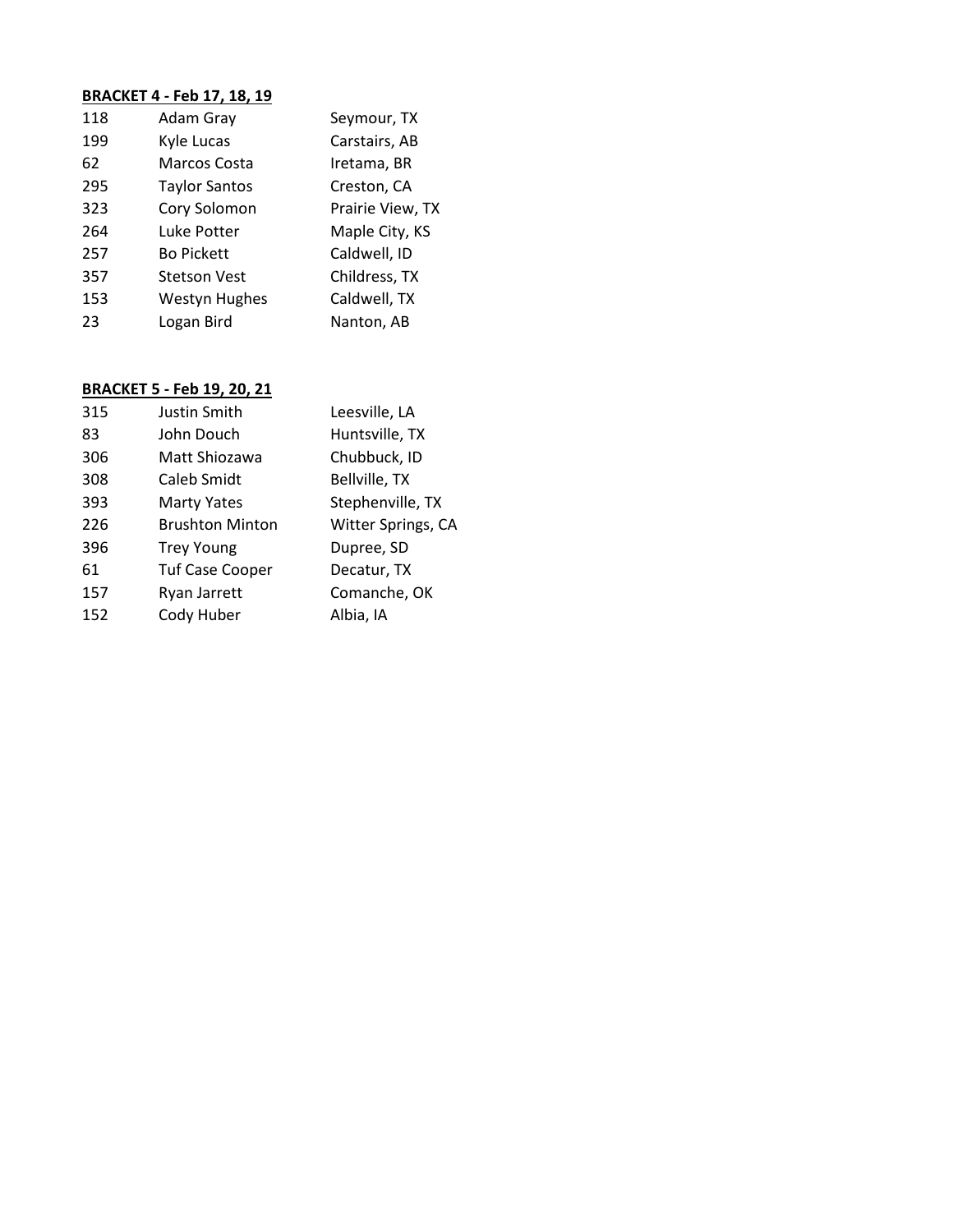## **BARREL RACING CONTESTANTS**



#### **BRACKET 2 - Feb 12, 13**

| 51  | Cassidy Champlin                   | Pilot Point, TX   |
|-----|------------------------------------|-------------------|
| 192 | Lisa Lockhart                      | Oelrichs, SD      |
| 251 | Katie Pascoe                       | Morro Bay, CA     |
| 217 | <b>Shannon McReynolds</b>          | La Luz, NM        |
| 14  | <b>Brittney Barnett</b>            | Stephenville, TX  |
| 381 | Jill Wilson                        | Snider, TX        |
| 385 | <b>Sissy Winn</b>                  | Chapman Ranch, TX |
| 127 | BryAnna Haluptzok                  | Tenstrike, MN     |
| 362 | Sarah Rose Waguespack Gonzales, LA |                   |
| 100 | Jessi Fish                         | Washington, TX    |

| 287 | Lacinda Rose             | Willard, MO     |
|-----|--------------------------|-----------------|
| 290 | Dona Kay Rule            | Minco, OK       |
| 97  | Lois Ferguson            | West, TX        |
| 378 | Erin Williams            | Alzada, MT      |
| 17  | <b>Emily Beisel</b>      | Weatherford, OK |
| 137 | <b>Cheyenne Hattesen</b> | Kerman, CA      |
| 125 | Katie Halbert            | Port Lavaca, TX |
| 80  | Destri Devenport         | Escondido, CA   |
| 229 | Shelley Morgan           | Eustace, TX     |
| 163 | Paige Jones              | Wayne, OK       |

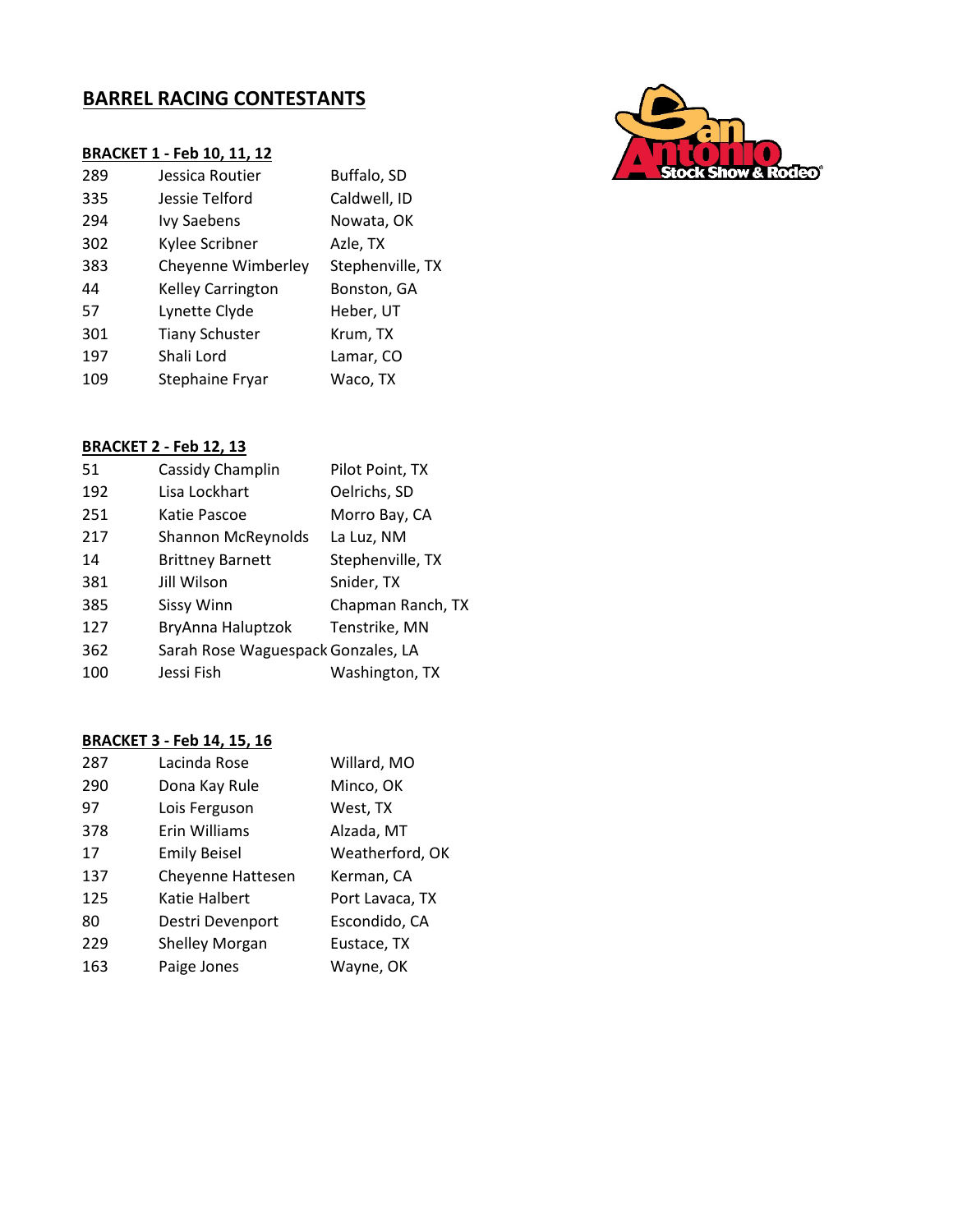| 33  | Jordon Briggs             | Tolar, TX         |
|-----|---------------------------|-------------------|
| 48  | <b>Ashley Castleberry</b> | Montgomery, TX    |
| 259 | Leia Pluemer              | Bosque Farms, NM  |
| 333 | Carly Taylor              | Andersonville, TN |
| 379 | <b>Brooke Wills</b>       | Kamloops, BC      |
| 49  | Megan Champion            | Ukiah, CA         |
| 314 | Jimmie Smith              | McDade, TX        |
| 114 | Kricket Gintner           | Eau Claire, WI    |
| 75  | Michelle Darling          | Medford, OK       |
| 52  | Emma Charleston           | Reeds, MO         |

| 266 | <b>Brittany Pozzi Tonozzi</b> | Lampasas, TX     |
|-----|-------------------------------|------------------|
| 190 | <b>Tarryn Lee</b>             | St. David, AZ    |
| 146 | Stevi Hillman                 | Weatherford, TX  |
| 373 | Amanda Welsh                  | Sundance, WY     |
| 174 | <b>Hailey Kinsel</b>          | Cotulla, TX      |
| 161 | Wenda Johnson                 | Pawhuska, OK     |
| 3   | Michelle Alley                | Madisonville, TX |
| 248 | Molly Otto                    | Grand Forks, ND  |
| 37  | Kelly Bruner                  | Millsap, TX      |
| 123 | Deb Guelly                    | Cat Springs, TX  |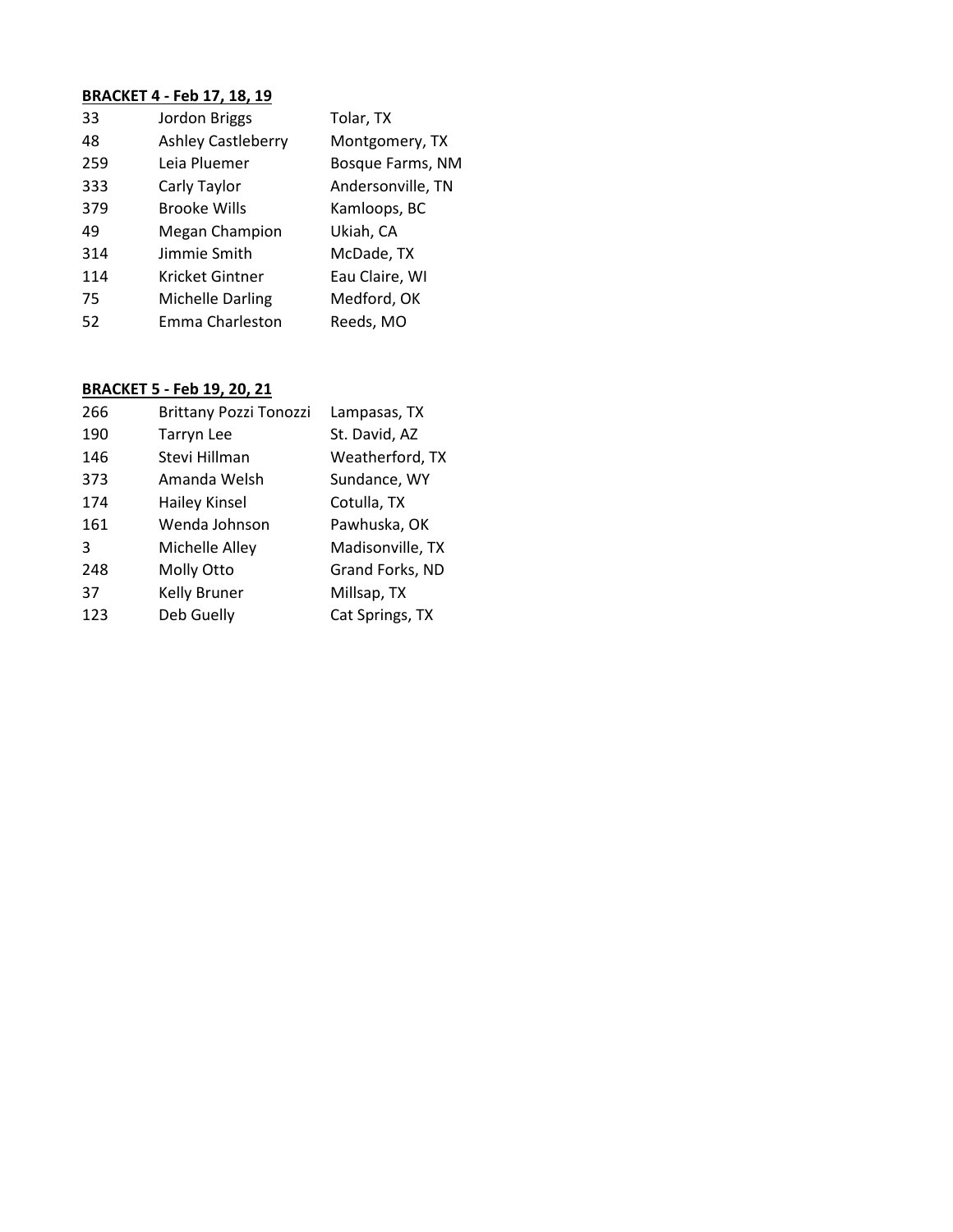# **BULL RIDING CONTESTANTS**

#### **BRACKET 1 - Feb 10, 11, 12**

| 384 | Shad Winn                | Nephi, UT         |
|-----|--------------------------|-------------------|
| 94  | Coleman Entze            | Golden Valley, ND |
| 64  | Ernie Courson, Jr.       | Okeechobee, FL    |
| 377 | Aaron Williams           | Pismo Beach, CA   |
| 172 | Sage Steel Kimzey        | Salado, TX        |
| 154 | <b>Tristen Hutchings</b> | Monteview, ID     |
| 128 | Ky John Hamilton         | Mackay, AU        |
| 230 | <b>Lukasey Morris</b>    | Union City, OK    |
| 156 | Roscoe Jarboe            | New Plymouth, ID  |
| 263 | <b>Brady Bortenier</b>   | Caldwell ID       |

#### **BRACKET 2 - Feb 12, 13**

| Goshen, UT         |
|--------------------|
| Stephenville, TX   |
| Jordan, MT         |
| Moctezuma, MX      |
| Jefferson City, MO |
| Edgar, MT          |
| Banner, WY         |
| Paulden, AZ        |
| Ironton, MO        |
| Magnum, OK         |
|                    |

| 258 | <b>Ruger Piva</b>        | Challis, ID     |
|-----|--------------------------|-----------------|
| 324 | Jordan Wacey Spears      | Redding, CA     |
| 280 | <b>Braden Richardson</b> | Jasper, TX      |
| 391 | <b>Stetson Wright</b>    | Milford, UT     |
| 349 | Jace Trosclair           | Chauvin, LA     |
| 250 | Jared Parsonage          | Maple Creek, SK |
| 311 | <b>Garrett Smith</b>     | Rexburg, ID     |
| 130 | Jordan Hansen            | Amisk, AB       |
| 395 | Creek Young              | Rogersville, MO |
| 173 | <b>Trey Kimzey</b>       | Strong City, OK |